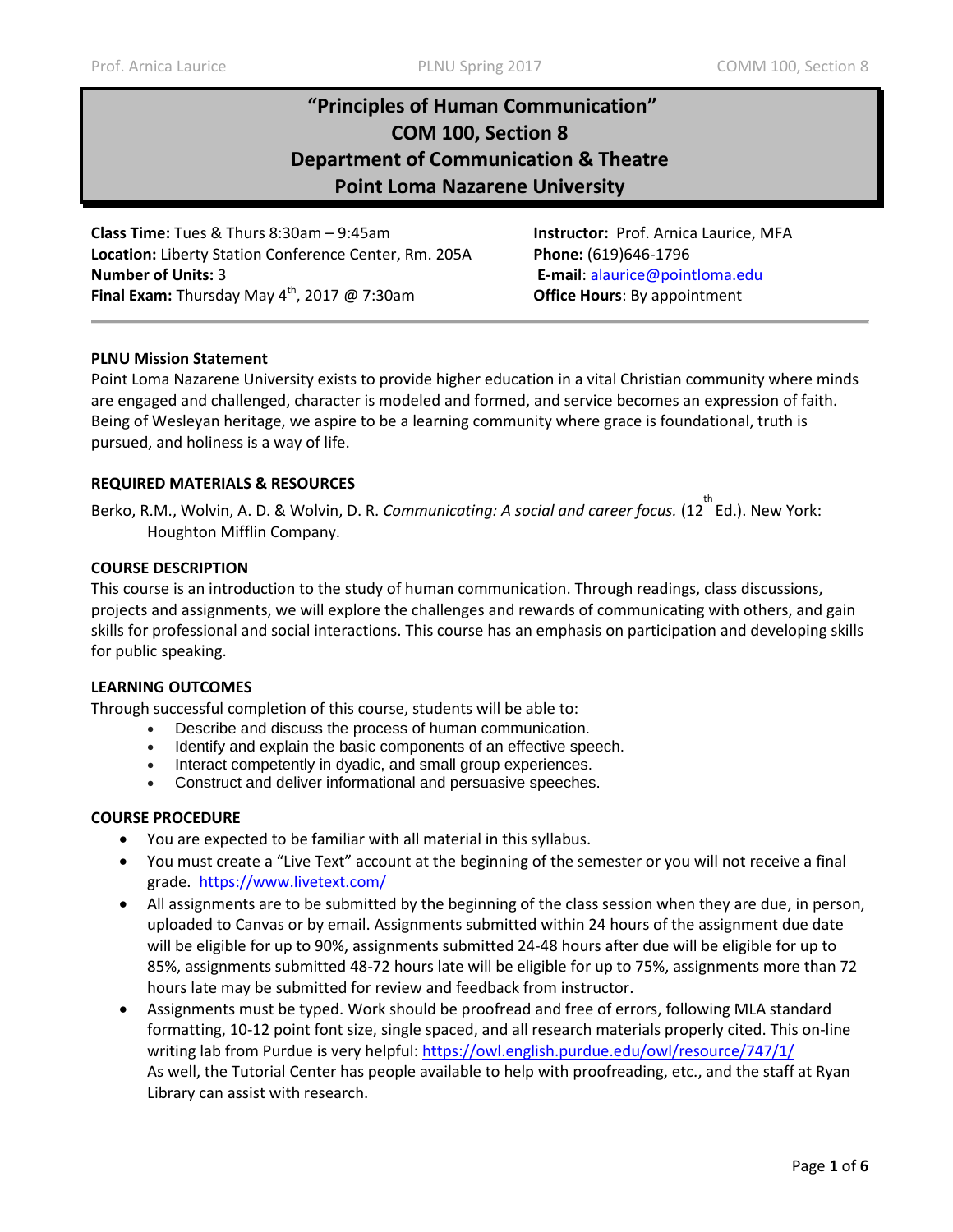- You must take both the mid-term and final exam. A failure to complete either of these is grounds for failure in the class regardless of point totals. You must complete all the course assignments in order to pass the class.
- You must be ready to give your speech on the date you are assigned to speak. It is your responsibility to know this date. If you are not present on the assigned speaking day, you will receive a failing grade for the speech. If you are late to class on a speech day you jeopardize partial credit for your speech.
- Each student is required to dress professionally when presenting speeches. More detail will be given in class in advance of presentations.
- Each speech will be evaluated based on several criteria that the instructor will go over in class before presentations. The grading rubric will be available on the Canvas class site as well.

## **CLASS ASSIGNMENTS & GRADING BREAKDOWN**

Your grade for the course will be based on the following breakdown:

| 15%<br>15% | Class Preparation & Participation<br><b>Group Presentation</b> | Short assignments, pop quizzes and<br>discussions on Canvas will be used to engage<br>with assigned readings and promote greater<br>student involvement in classroom learning.<br>Students will work in small groups to prepare<br>and give a presentation for the class on an<br>approved topic. An outline of the presentation<br>must be submitted in advance. A brief<br>response paper will follow. This assignment<br>will help prepare students for their individual<br>speeches as well as provide opportunity to |  |
|------------|----------------------------------------------------------------|---------------------------------------------------------------------------------------------------------------------------------------------------------------------------------------------------------------------------------------------------------------------------------------------------------------------------------------------------------------------------------------------------------------------------------------------------------------------------------------------------------------------------|--|
|            |                                                                | practice aspects of communication learned in<br>the course.                                                                                                                                                                                                                                                                                                                                                                                                                                                               |  |
| 20%        | <b>Informative Speech</b>                                      | Students will prepare and present an<br>informative speech to the class. Topics must<br>be approved at least two weeks before speech<br>is scheduled. An outline of the presentation<br>must be provided to instructor before<br>presentation. A brief response is due by the<br>following class, as will be outlined in class,<br>providing self-assessment of your speech.                                                                                                                                              |  |
| 20%        | Persuasive Speech                                              | Students will prepare and present a persuasive<br>speech to the class. Topics must be approved<br>at least two weeks before speech is scheduled.<br>An outline of the presentation must be<br>provided to instructor before presentation. A<br>brief response is due by the following class, as<br>will be outlined in class, providing self-<br>assessment of your speech.                                                                                                                                               |  |
| 15%        | Mid Term                                                       | The midterm exam for this course is<br>tentatively scheduled for March 2nd during<br>class.                                                                                                                                                                                                                                                                                                                                                                                                                               |  |
| 15%        | <b>Final Exam</b>                                              | The final exam for this course is scheduled<br>between for 7:30am on Thursday May 4 <sup>th</sup> ,<br>2017.                                                                                                                                                                                                                                                                                                                                                                                                              |  |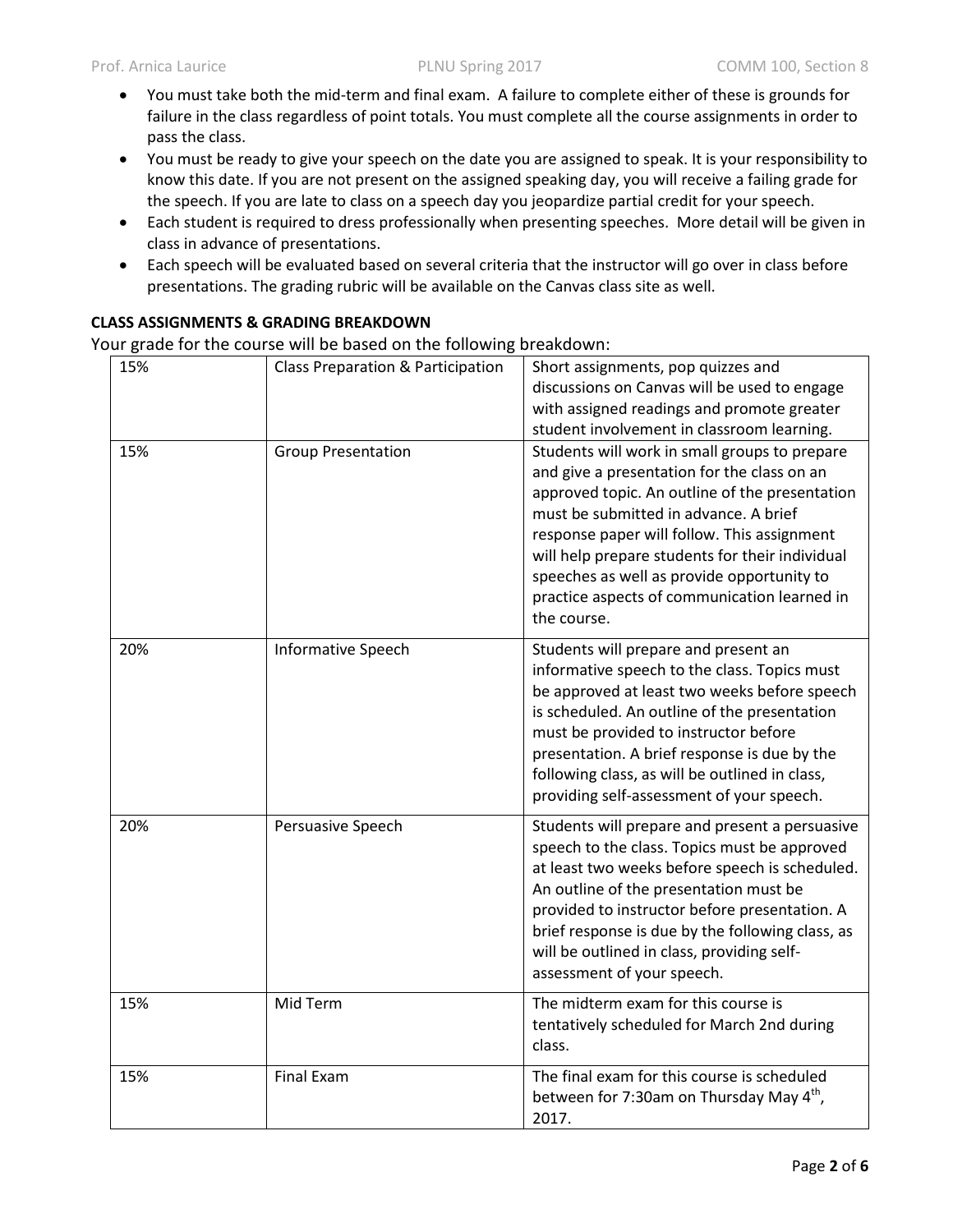## **ASSESSMENT & GRADING**

**According to PLNU policy, the Grade Scale is as follows: (% to Letter):** 

| $93-100\% = A$  | $73 - 76\% = C$ |  |  |
|-----------------|-----------------|--|--|
| $90-92\% = A$   | $70-72\% = C$   |  |  |
| $87-89% = B+$   | $67-69\% = D+$  |  |  |
| $83 - 86\% = B$ | $63 - 66\% = D$ |  |  |
| $80 - 82\% = B$ | $60-62\% = D$   |  |  |
| $177-79\% = C+$ | $0-59\% = F$    |  |  |

## **ATTENDANCE AND PARTICIPATION**

Regular and punctual attendance at all classes is considered essential to optimum academic achievement, especially with a course of this nature. You are expected to attend each class session and participate in a positive manner. Distracting or disrespectful behavior will not be tolerated and may result in removal from the classroom and significantly affect your final grade.

Being on time and ready at the start of class is important not only to your instructor but to your fellow student. If you are late, please enter the classroom quietly. If you are late on a speech or presentation day, you may not enter the class while a speech or presentation is in progress. Lates will be considered as a half absence when calculating attendance and participation grades.

Excused absences (University-sponsored sports, forensics or other activities) need to be brought to the instructor's attention in writing before the day(s) you will be absent. Any absences, excused or otherwise, mean you are responsible for finding out what you have missed, including any assignments that may be due before your next class. If absence is scheduled for the same time as you are scheduled for a presentation or exam, it is up to you to notify the instructor well in advance in order to coordinate alternative arrangements.

If you are absent from more than 10% of class meetings, the instructor has the option of filing a written report that may result in de-enrollment. If the absences exceed 20%, you may be de-enrolled without notice. See [Class Attendance](http://catalog.pointloma.edu/content.php?catoid=18&navoid=1278#Class_Attendance) under Academic Policies in the undergraduate academic catalog. If the date of de-enrollment is past the last date to withdraw from a class, you will be assigned a grade of W or WF consistent with university policy in the grading section of the catalog.

## **FINAL EXAMINATION POLICY**

Successful completion of this class requires taking the final examination **on its scheduled day**. The final exam for this class is schedule for 7:30am Thursday May  $4<sup>th</sup>$ , 2017.

## **STUDENT RESPONSIBILITY**

It is the student's responsibility to maintain his/her class schedule. Should the need arise to drop this course (personal emergencies, poor performance, etc.), the student has the responsibility to follow through (provided the drop date meets the stated calendar deadline established by the university), not the instructor. Simply ceasing to attend this course or failing to follow through to arrange for a change of registration [\(drop/add\)](http://www.pointloma.edu/sites/default/files/filemanager/Records_Office/Change_of_Schedule_Form.pdf) may result in a grade of F on the official transcript.

## **ACADEMIC DISHONESTY**

Students should demonstrate academic honesty by doing original work and by giving appropriate credit to the ideas of others. As stated in the university catalog, "Academic dishonesty is the act of presenting information, ideas, and/or concepts as one's own when in reality they are the results of another person's creativity and effort. Such acts include plagiarism, copying of class assignments, and copying or other fraudulent behavior on examinations. A faculty member who believes a situation involving academic dishonesty has been detected may assign a failing grade for a) that particular assignment or examination, and/or b) the course." See [Academic Honesty](http://catalog.pointloma.edu/content.php?catoid=18&navoid=1278#Academic_Honesty) in the undergrad student catalog.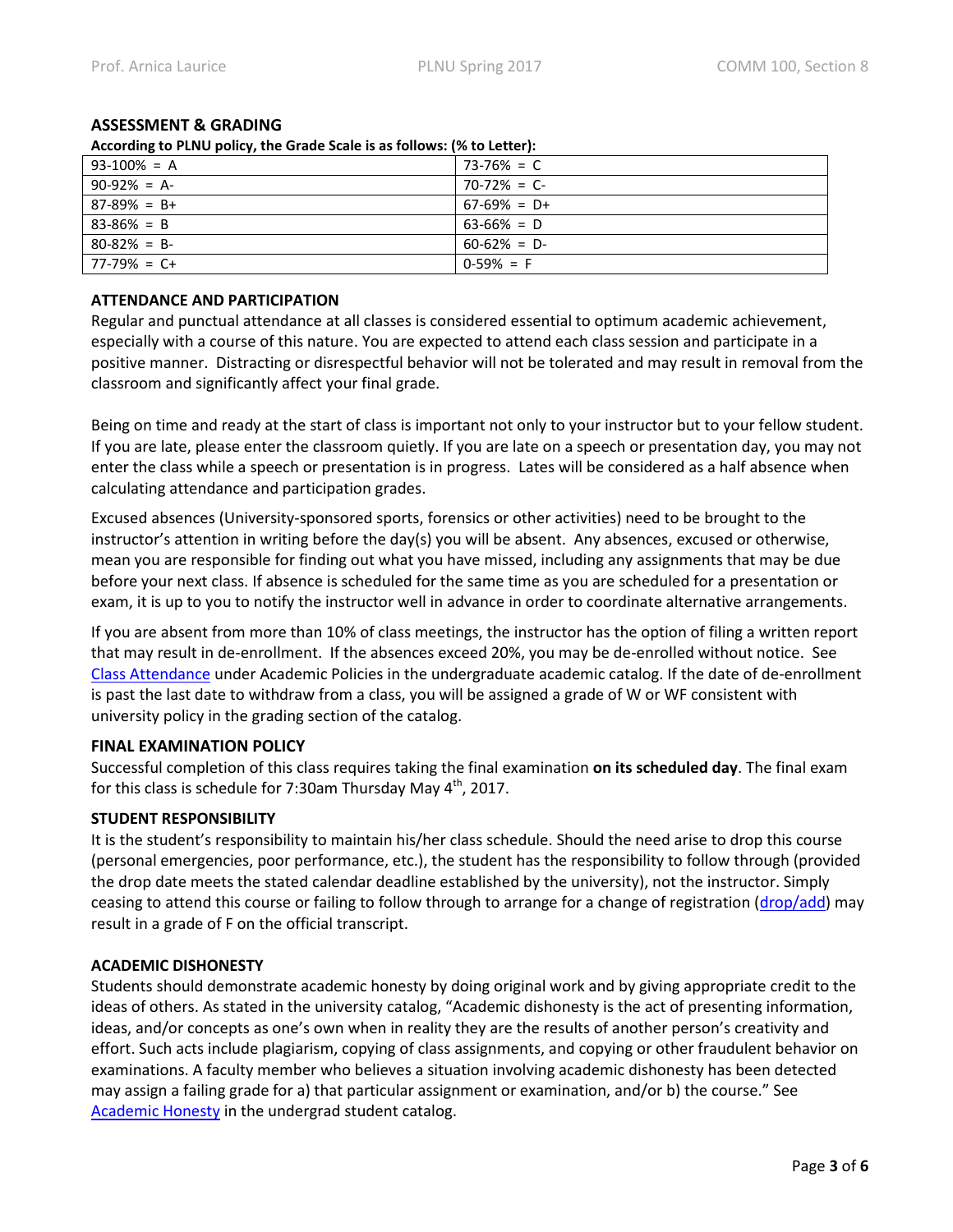#### **ACADEMIC ACCOMMODATIONS**

While all students are expected to meet the minimum academic standards for completion of this course as established by the instructor, students with disabilities may require academic accommodations. At Point Loma Nazarene University, students requesting academic accommodations must file documentation with the [Disability Resource Center](http://www.pointloma.edu/experience/offices/administrative-offices/academic-advising-office/disability-resource-center) (DRC), located in the Bond Academic Center. Once the student files documentation, the Disability Resource Center will contact the student's instructors and provide written recommendations for reasonable and appropriate accommodations to meet the individual learning needs of the student. This policy assists the University in its commitment to full compliance with Section 504 of the Rehabilitation Act of 1973, the Americans with Disabilities (ADA) Act of 1990, and ADA Amendments Act of 2008, all of which prohibit discrimination against students with disabilities and guarantees all qualified students equal access to and benefits of PLNU programs and activities.

#### **USE OF TECHNOLOGY**

Technology can be a powerful tool for learning, communication, and collaboration. However, it can also be distracting and interfere in other levels of human interaction and syntheses of course material. Please keep cell phones on silent during class. Electronic devices such as laptops, tablets and smart phones, may be used on a limited basis during class with instructor approval, but instructor reserves the right to monitor or eliminate their use or welcome in class.

#### **FERPA POLICY**

In compliance with federal law, neither PLNU student ID nor social security number will be used in publicly posted grades or returned sets of assignments without student written permission. This class will meet the federal requirements by (each faculty member choose one strategy to use: distributing all grades and papers individually; requesting and filing written student permission; or assigning each student a unique class ID number not identifiable on the alphabetic roster.). Also in compliance with FERPA, you will be the only person given information about your progress in this class unless you have designated others to receive it in the "Information Release" section of the student portal. See [Education Records \(FERPA\) and Directory Information](http://catalog.pointloma.edu/content.php?catoid=18&navoid=1278#Education_Records__FERPA__and_Directory_Information) in the undergrad student catalog.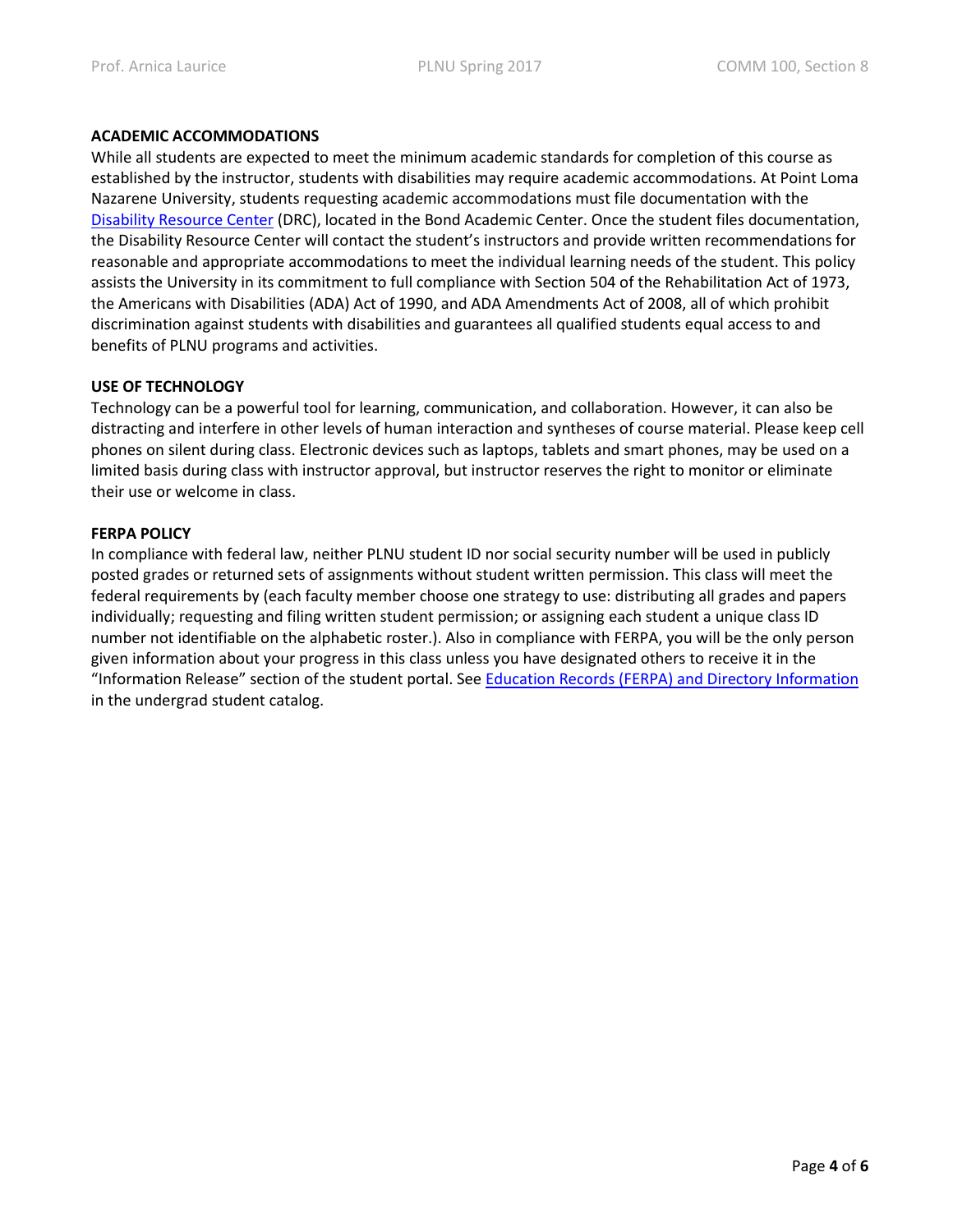## **Class Schedule**

| Class #        | Date | Subject                                                                                | <b>Chapter/Readings for Class</b>                                                                                                                                      | <b>Assignments</b>                                                                                                                                                                     |
|----------------|------|----------------------------------------------------------------------------------------|------------------------------------------------------------------------------------------------------------------------------------------------------------------------|----------------------------------------------------------------------------------------------------------------------------------------------------------------------------------------|
| $\mathbf{1}$   | 1/12 | Why COMM 100?<br>Introductions, Syllabus, Expectations,<br>etc.<br>Intro Group Project |                                                                                                                                                                        | Read article "Classical<br>Rhetoric 101: An<br>Introduction" and<br>respond to discussion on<br>Canvas                                                                                 |
| 2              | 1/17 | The Art of Rhetoric                                                                    | McKay, Brett and Kate. "Classical<br>Rhetoric 101: An Introduction" The<br>Art of Manliness. The Art of<br>Manliness. 14 Nov. 2010. Web. 14<br>Nov. 2010.              | Read article "Classical<br>$\bullet$<br>Rhetoric 101: The Three<br><b>Means of Persuasion"</b><br>and respond to<br>discussion on Canvas                                               |
| $\overline{3}$ | 1/19 | The Art of Persuasion                                                                  | McKay, Brett and Kate. "Classical<br>Rhetoric 101: The Three Means of<br>Persuasion" The Art of Manliness.<br>The Art of Manliness. 21 Dec. 2010.<br>Web. 21 Dec. 2010 | Read article "Classical<br>$\bullet$<br>Rhetoric 101: Logical<br>Fallacies" and respond<br>to discussion on Canvas                                                                     |
| 4              | 1/24 | The Power of Logic                                                                     | McKay, Brett and Kate. "Classical<br>Rhetoric 101: Logical Fallacies" The<br>Art of Manliness. The Art of<br>Manliness. 26 May 2011. Web. 26<br>May 2011.              | Ch.1 of text<br>$\bullet$                                                                                                                                                              |
| 5              | 1/26 | The Human Communication Process                                                        | "Communicating: A Social, Career and<br>Cultural Focus" Ch. 1                                                                                                          | $\bullet$<br>Final prep group projects                                                                                                                                                 |
| 6              | 1/31 | Current Events Groups 1, 2 & 3                                                         |                                                                                                                                                                        | <b>Group Presentation</b><br>$\bullet$<br>Reflection Papers due<br>Feb. 7th                                                                                                            |
| $\overline{7}$ | 2/2  | Current Events Groups 4, 5 & 6                                                         |                                                                                                                                                                        | <b>Group Presentation</b><br>$\bullet$<br><b>Reflection Papers due</b><br>Feb. 7th<br>Read Ch.14 of text<br>$\bullet$<br>3 topic choices for<br>$\bullet$<br><b>Informative Speech</b> |
| 8              | 2/7  | Intro Informative Speech Assignment                                                    | "Communicating: A Social, Career and<br>Cultural Focus" Ch. 14<br><b>Group Presentation reflection</b><br>papers due                                                   | Outline & sources for<br>$\bullet$<br>Informative Speech due<br>Feb 21st<br>Read Ch.11 of text                                                                                         |
| 9              | 2/9  | Planning the Message                                                                   | "Communicating: A Social, Career and<br>Cultural Focus" Ch. 11                                                                                                         | Read Ch.12 of text<br>$\bullet$                                                                                                                                                        |
| 10             | 2/14 | Developing the Message                                                                 | "Communicating: A Social, Career and<br>Cultural Focus" Ch. 12                                                                                                         | Read Ch.13 of text<br>$\bullet$                                                                                                                                                        |
| 11             | 2/16 | <b>Structuring the Message</b>                                                         | "Communicating: A Social, Career and<br>Cultural Focus" Ch.13                                                                                                          |                                                                                                                                                                                        |
| 12             | 2/21 | Presenting the Message                                                                 | "Communicating: A Social, Career and<br>Cultural Focus" Ch.16<br><b>Outline &amp; sources for</b><br><b>Informative Speech due</b>                                     | Read Ch.2 of text<br>$\bullet$                                                                                                                                                         |
| 13             | 2/23 | Verbal                                                                                 | "Communicating: A Social, Career and<br>Cultural Focus" Ch. 2                                                                                                          | Read Ch. 3 of text<br>$\bullet$                                                                                                                                                        |
| 14             | 2/28 | Non-Verbal Communication Midterm<br>Prep                                               | "Communicating: A Social, Career and<br>Cultural Focus" Ch. 3                                                                                                          | Study for midterm<br>$\bullet$                                                                                                                                                         |